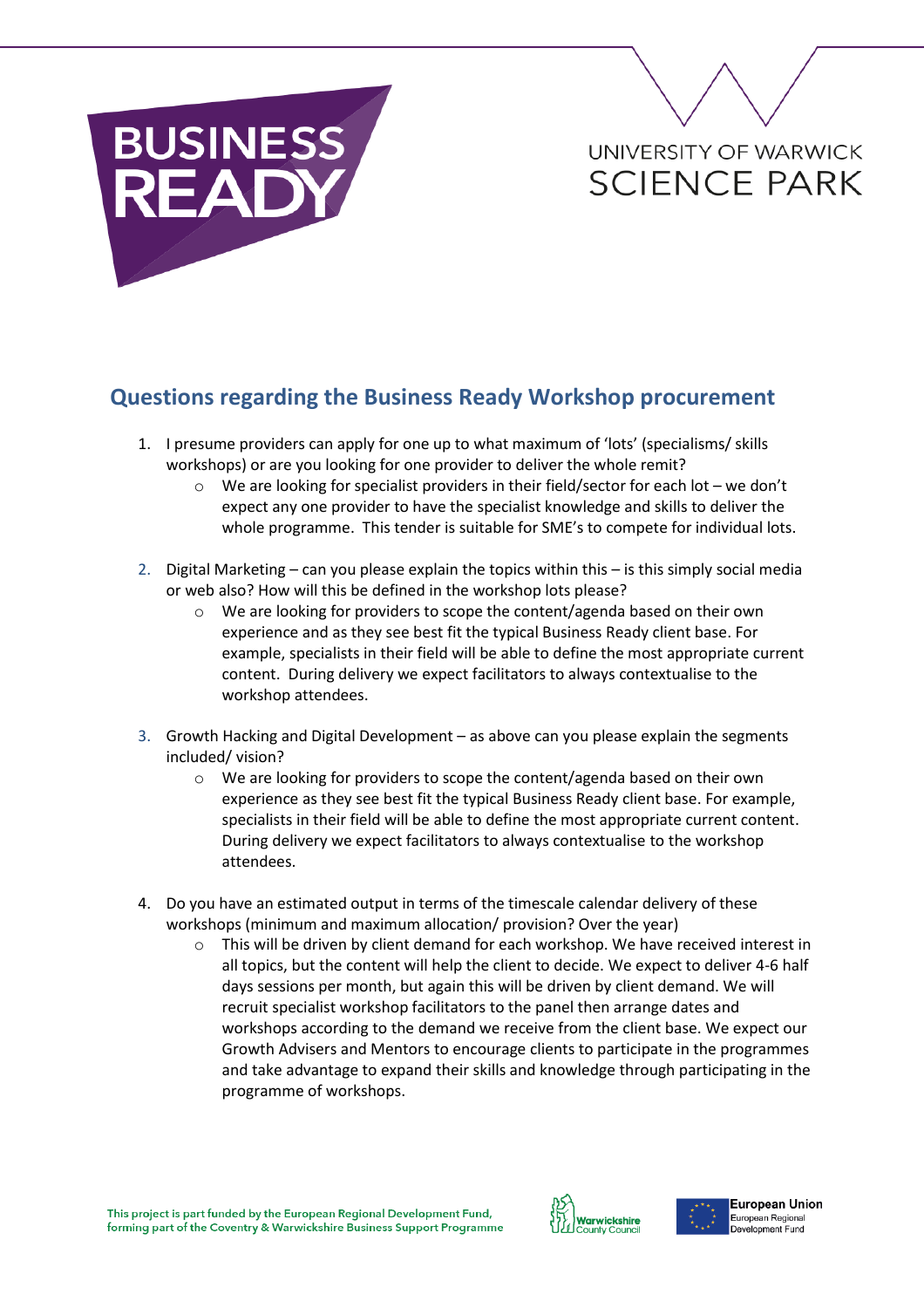

- $\circ$  There will be no guaranteed minimum number of delivery sessions. It is anticipated that some topics will be presented on more occasions than others, again subject to demand.
- 5. What level of content are you looking for across the workshops informative action plans or overview levels?
	- $\circ$  We are looking for attendees to take away personalised action plans or to undertake activity within the workshop which will support their business growth. The ability to rely on the deliverer to both judge and manage this is considered a key criteria.
- 6. What is the budget per workshop/ or per topic?
	- $\circ$  This is detailed in the tender document. A maximum of £600 (+vat if applicable) per 3 hour session. Tenders will be assessed on value for money as detailed in the tender.
	- $\circ$  If you feel the content is best delivered as part of 6 hours of delivery (a full day when non-delivery time for refreshment breaks is included), then you may tender for up to £1200 (+vat if applicable).
- 7. Can we suggest alternative topics that we feel are relevant to helping the tech based client base to grow?
	- $\circ$  We don't want bidders to be constrained by the titles used in the tender document. It's important that bidders use their expertise and knowledge to convey what they consider are "hot topics" worthy of including in any programme, so the clients are kept abreast of current issues and challenges. We would like bidders to be creative and inspiring in their delivery. However, if the title appears in the list there has already been some interest.
- 8. We have clients that would be suitable for your business support programme and workshops. How can we refer them to you?
	- o Through our usual contact channels [business-ready@uwsp.co.uk](mailto:business-ready@uwsp.co.uk) or 024 7632 3121
- 9. Are we expected to provide workshop participants for the programme?
	- $\circ$  The Business Ready team will deal with workshop bookings but are happy to receive referrals for potential suitable participants.
- 10. Can I deliver workshops in a self-employed capacity?
	- o Yes, subject to criteria detailed in the tender document.
- 11. How quick can we expect payment for the delivery of workshops?
	- $\circ$  Subject to invoices being submitted by the due date, we would expect payment to be made in the following month.
- 12. I am delivering workshops for another business support programme, does that rule me out from applying?
	- o We ask you to declare any potential conflict of interest and there must be clear delineation in content and delivery.



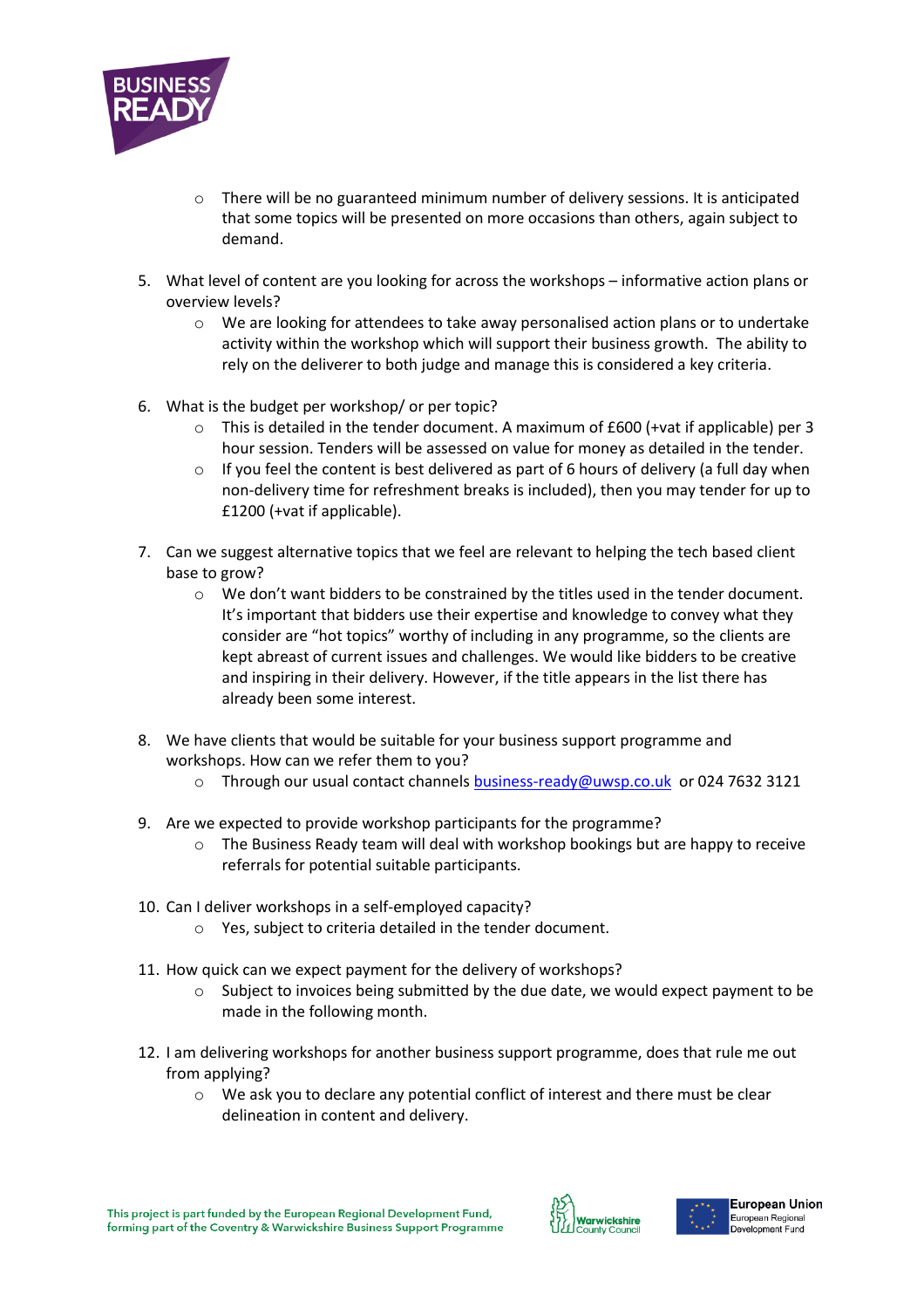

- 13. I can't get references from past clients, is this a problem?
	- o Weighted assessments in the tender consider the provision and quality of references, along with a proven track record of delivery in the marketplace. Your response will be marked down without appropriate evidence.
- 14. I am concerned about the IP rights transferring to UWSP. What does this really mean?
	- $\circ$  As in other delivery contracts with UWSP and the University, ownership of rights transfers to UWSP for the duration of the Business Ready programme. In practice this does not mean that UWSP would wish to copy your content and we would not risk our reputation or our delivery contracts by doing so. We are purchasing a combination of content and delivery as we want to engage specialists in the field to scope the content and undertake the delivery.
- 15. I wish to propose a topic which isn't generally available elsewhere but I think is really important to businesses. Can I propose it?
	- o As detailed in the tender we are looking for topics that are important to the client base and the clients recognise the importance. The request in the tender is for you to propose the marketing overview and course outline for the workshop is to help to gauge client interest, and if subsequently accepted on to the panel to market the workshop to interested parties in the client base.
- 16. What is the profile of the typical company and attendees for the course?
	- $\circ$  The client base range from 1 person very early stage businesses, and up to around 60 people in an established business.
	- $\circ$  Attendees could be a new entrepreneur who needs to know more about a specific topic as they are currently doing everything within the business, to a dedicated manager in the business who may have limited or no knowledge of another aspect of business management (e.g. a finance manager who needs to take on recruitment of staff or a product designer who needs to understand marketing of a new product). There could be a very broad combination of attendees. To assist the clients they will be guided towards the workshop that best meets their needs.
	- $\circ$  If a workshop doesn't quite meet a larger clients' needs, then we would work with our providers to consider a refined single client workshop.
- 17. How many clients are currently on the programme and how many do you envisage being on the programme (on average) until October 2018?
	- o There are currently 55 businesses engaged with the programme and we expect around 100 to be engaged by Dec 18.
- 18. Could an online assessment tool, identifying specific needs prior a workshop, be factored into the workshop time (charged for)?
	- $\circ$  The broad business training needs have been identified by the Business Growth Adviser working with the clients. If you choose to include an assessment tool into your workshop the cost of the assessment will need to be included within the maximum fee for the session.
- 19. There is no mention of several important topics relevant to the client profile. Did the workshop topics come from the clients or other sources?
	- $\circ$  The broad business training needs have been identified by Business Growth Advisers working with existing clients. Also, see 7 and 15 above.